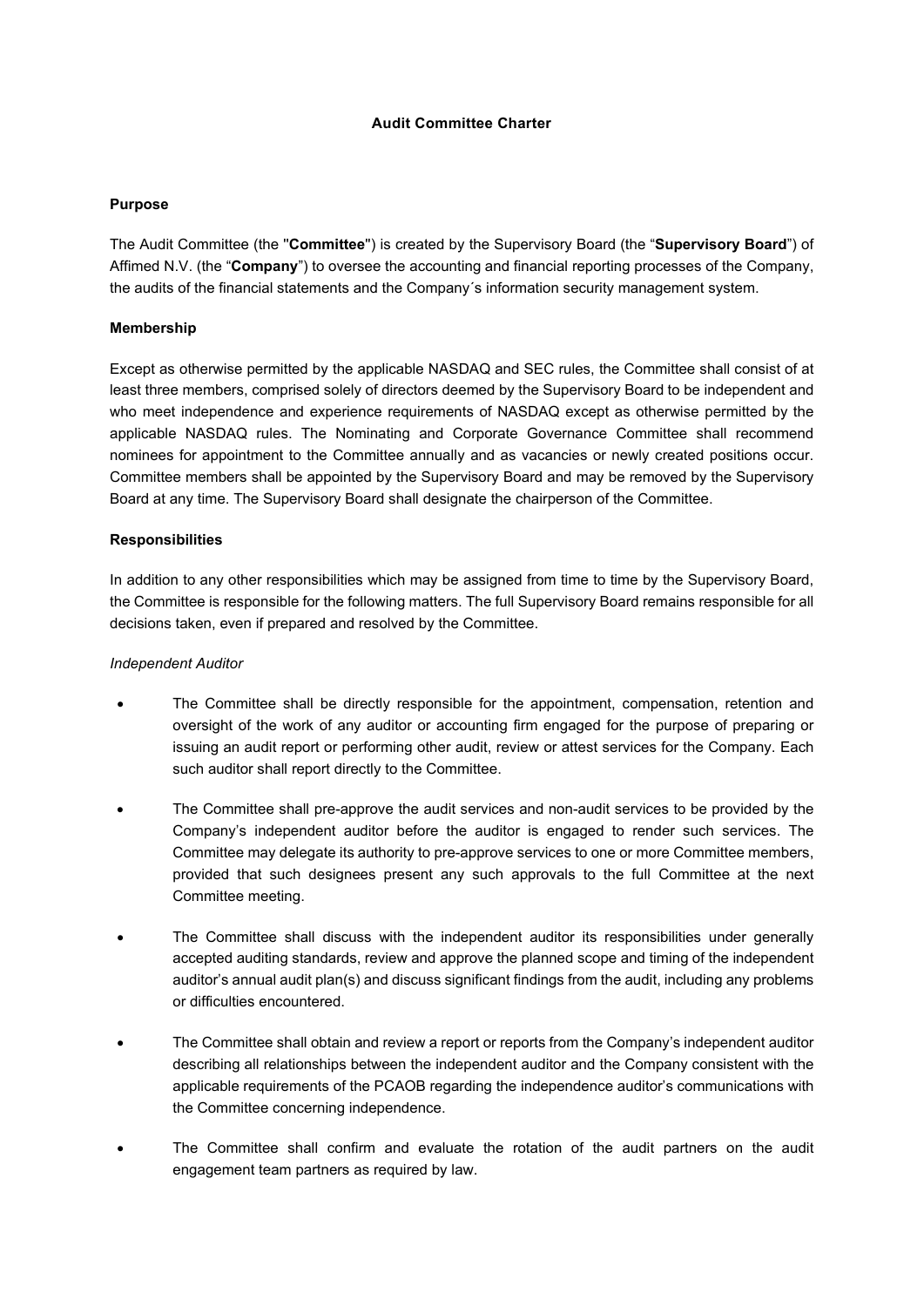### *Financial Statements; Disclosure and Other Risk Management, and Compliance Matters*

- The Committee shall review with the managing directors and the independent auditor, in separate meetings whenever the Committee deems appropriate:
	- o any analyses or other written communications prepared by the managing directors and/or the independent auditor setting forth significant financial reporting issues and judgments made in connection with the preparation of the financial statements, including analyses of the effects of alternative IFRS methods on the financial statements; and
	- o the critical accounting policies and practices of the Company.
- The Committee shall, in conjunction with the Chief Executive Officer and Chief Financial Officer of the Company, review the Company's disclosure controls and procedures and internal control over financial reporting. The review of internal control over financial reporting shall include whether there are any significant deficiencies and material weaknesses in the design or operation of internal control over financial reporting which are reasonably likely to affect the Company's ability to record, process, summarize and report financial information and any fraud involving management or other employees with a significant role in internal control over financial reporting.
- The Committee shall review and discuss with the independent auditor any audit problems or difficulties and the response of the management thereto, including those matters required to be discussed with the Committee by the auditor pursuant to established auditing standards, such as:
	- o any restrictions on the scope of the independent auditor's activities or on access to requested information;
	- o any accounting adjustments that were noted or proposed by the auditor but were "passed" (as immaterial or otherwise);
	- $\circ$  any communications between the audit team and the audit firm's national office regarding auditing or accounting issues presented by the engagement;
	- $\circ$  any management or internal control letter issued, or proposed to be issued, by the auditor; and
	- o any significant disagreements between management and the independent auditor.
- In connection with its oversight responsibilities, the Committee shall be directly responsible for the resolution of disagreements between management and the auditor regarding the Company's financial reporting.
- The Committee shall establish procedures for:
	- o the receipt, retention and treatment of complaints received by the Company regarding accounting, internal accounting controls or auditing matters, and
	- $\circ$  the confidential, anonymous submission by employees of the Company of concerns regarding questionable accounting or auditing matters.